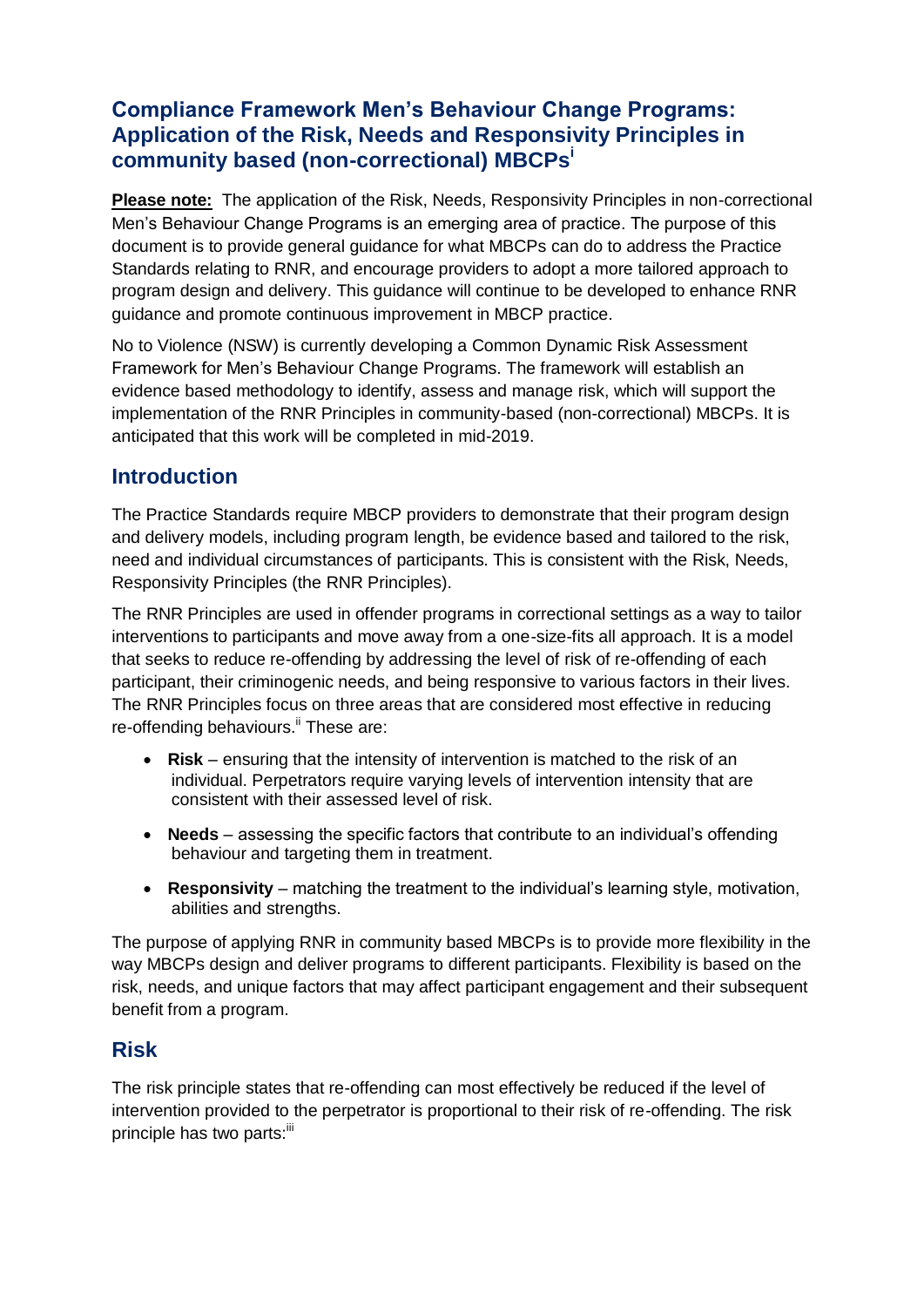- **Risk of re-offending.** Determining the risk of re-offending of a perpetrator is necessary to differentiate lower risk perpetrators from higher risk perpetrators. This can help ensure the appropriate level of intervention is provided to participants.
- **Level of intervention.** Providing programs and interventions for lower risk perpetrators in some cases can increase their risk of re-offending. This is because by mixing low and high risk perpetrators in the same intervention, low risk perpetrators may learn new tactics of coercive control and new anti-social attitudes from higher risk perpetrators, and/or dismiss their use of violence as relatively minor compared to a higher risk perpetrator.<sup>iv</sup> In addition, inappropriate matching of treatment intensity with perpetrator risk level can lead to wasted treatment resources.

There are many factors that contribute to the risk of domestic and family violence that can guide a structured approach to risk assessment in MBCPs.<sup>vi</sup> Research undertaken by the Australian National Research Organisation for Women's Safety (ANROWS) indicates certain factors in relation to intimate partner violence by men against women contribute to a higher risk of re-offending, serious injury or death. These include: vii

- A history of family and domestic violence
- Coercive control
- Separation (actual or pending)
- Intimate partner sexual violence
- Non-lethal strangulation
- Stalking
- Threats to kill, including pets
- Perpetrator's access to, or use of weapons
- Escalation in frequency and severity of violence
- Pregnancy and new birth.

Other risk factors identified by ANROWS include: Vili

- Victims self-perception of risk
- Suicide attempts and threats
- Misuse of drugs or excessive alcohol consumption.

#### Sources of information to inform risk assessment

Program providers can use the following to inform the assessment of risk and needs:

- Intake and assessment (perpetrator)
- Partner contact (victim)
- Information and advice from referral sources. Note participants who are referred from Corrective Services NSW (CSNSW) or the Department of Families and Community Services (FACS) as lower risk may be assessed as higher risk by a community based, non-correctional provider
- Information sharing with other government and non-government organisations (formalised by information sharing agreements)
- Criminal history (where available).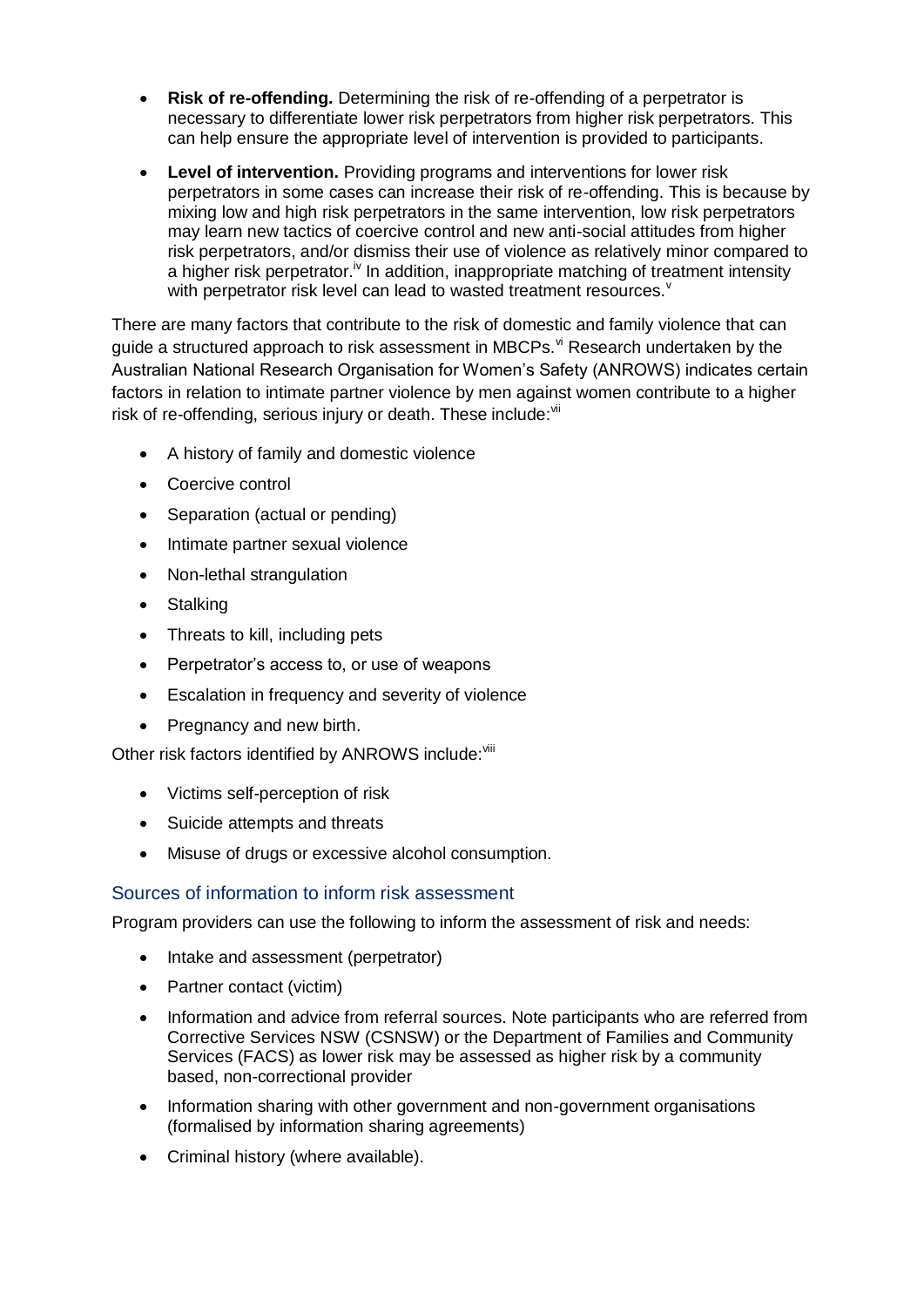#### Ongoing risk assessment and management for participants

Assessment of perpetrator risk and needs is an ongoing process. Events and circumstances over the duration of a MBCP may change a perpetrator's risk of using violence. Providers should monitor participants throughout the MBCP and respond to any changes, particularly in relation to any increased risk they pose to their partner, former partner and/or children.

MBCP providers should engage with clients (victims and perpetrators, as applicable) and other service providers on an ongoing basis to continue to identify, assess and manage perpetrator risks to continually inform program design and delivery (see below).

### **Needs**

The needs principle states that the focus of treatment should be on criminogenic needs. In a custodial context, criminogenic needs are dynamic risk factors that are directly linked to criminal behaviour. Criminogenic needs can inform risk assessment. The most useful dynamic risk factors are those factors that are responsive to intervention. Criminogenic needs can include:

- Anti-social personality patterns, indicated by impulsive behaviours, adventurous pleasure seeking, restlessly aggressive and irritable
- Pro-criminal attitudes, indicated by: negative attitudes towards the law and violence supporting narratives (this may include sexist implicit beliefs about women and relationships, commitment to gender-based hierarchies and privilege-based masculinities, male entitlement and practices of exerting gender-based power)
- Social supports for crime, indicated by: criminal friends and isolation from pro-social others
- Substance abuse, indicated by the abuse of alcohol and or drugs
- Poor family and intimate partner relationships
- Low levels of satisfaction or poor performance with work or school
- Lack of pro-social activities.

Men's Behaviour Change Programs should seek to decrease the presence or intensity of dynamic risk factors present for participants. Some criminogenic needs may not be present in, or relevant to, participants in a non-correctional context.

# **Responsivity**

This principle provides that treatment can be enhanced if the intervention pays attention to personal factors that can facilitate learning.<sup>ix</sup> Participants may have individual factors that may affect their participation in a MBCP.

Factors can include different learning styles, which may include learning through conversation, listening, watching, experiencing and/or creating.<sup>x</sup> Other factors that may impact participation may include variables such as age, cultural and language barriers, life experience, education or trauma.<sup>xi</sup>

These factors may require a tailored response to prepare a perpetrator to participate in a program and ensure they meaningfully engage in a program, at the right time. MBCPs should match the different learning styles of participants. Other factors that may impact participation may need to be addressed before a perpetrator commences a program.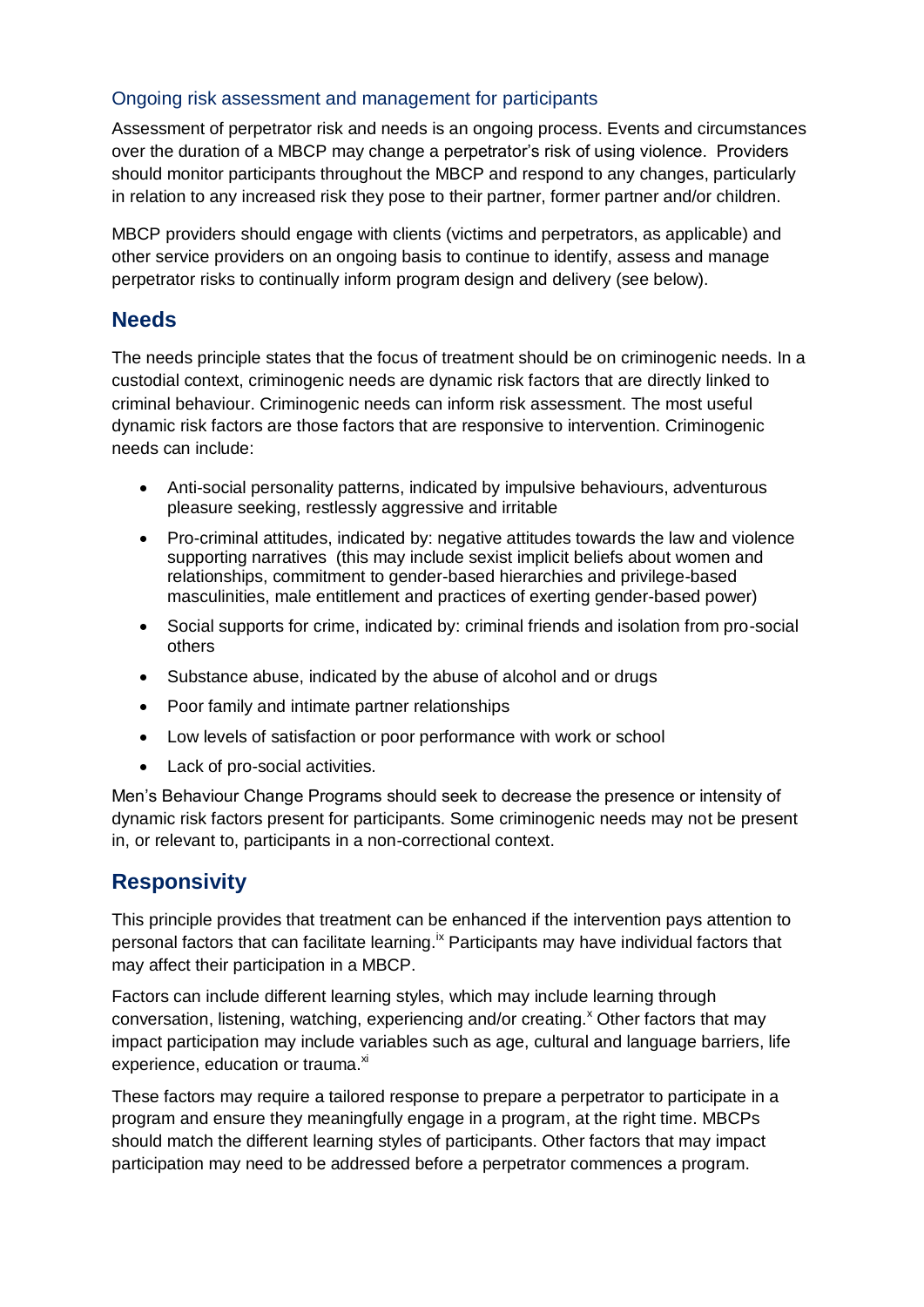# **Design and delivery – Risk, needs and responsivity**

MBCP providers must adapt their program design and delivery to implement the RNR Principles and – through compliance processes – must explain how the RNR Principles are applied to program design and delivery. The following section provides some guidance on how that can be achieved.

The level of intervention should be proportionate to a participant's risk of re-offending, and targeted and tailored to their specific needs and responsivity issues. **Table 1** illustrates the characteristics of lower and higher risk perpetrators (with examples) and the impact that risk may have on the level of intervention.

#### Intake and assessment

Intake is the initial evaluation of a participant that gathers information on their history, circumstances and issues, and assesses them for program suitability. The intake and assessment process provides an opportunity for MBCP facilitators to undertake an initial RNR assessment. This can help MBCPs develop a holistic understanding of the participant's risks and needs (including a risk and needs assessment), which will help facilitators tailor the program to individual participants.

Intake and assessment can be guided by clear eligibility and exclusion criteria. These criteria may provide that:

- participants assessed as very low or very high risk may not be suitable or eligible to participate in a program
- lower risk participants should not be mixed with higher risk participants
- different interventions should be delivered dependent on the level of risk and needs of a participant
- participants are not able to commence a program until factors preventing learning or change are addressed.

#### Program length and intensity

Program duration and intensity should be tailored based on the level of risk and needs of individual participants, and the number of responsivity issues that need to be addressed to enable them to fully participate in the program. Group programs may vary in length and type of delivery, and may be adjusted to include:

- pre-program group sessions
- modulated, open and closed groups
- short individual sessions
- one-to-one work.

For example, high risk, complex participants might participate in group work modules, and supplementary one-to-one sessions. Lower risk participants may only need short individual session where a safety and accountability plan is developed or a referral to a support service is provided (see below). A program designed for lower risk perpetrators may be shorter and of lower intensity; and vice versa for higher risk perpetrators.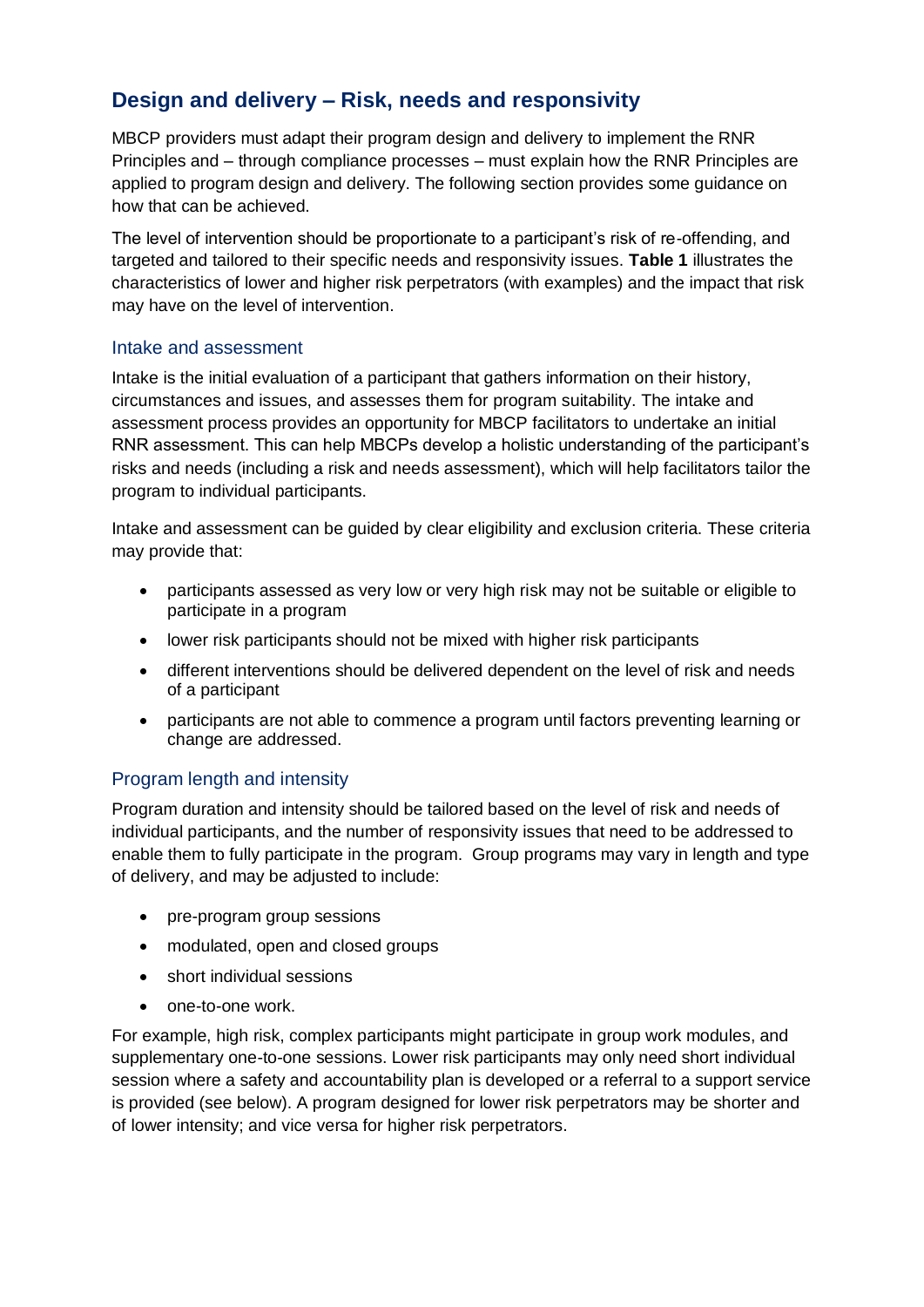## **Other ways MBCPs can respond to risks, needs and responsivity issues**

#### Case planning

Case planning is a process between a MBCP facilitator and participants to determine personal needs, learning styles, strengths and goals to support a participant's involvement in a program. A case plan may include goal setting<sup>xii</sup> for individual participants and identify ways the MBCP can respond to a participant's different learning styles and needs. These may relate to drug and alcohol abuse, trauma and mental illness, or cultural barriers.

Case plans can be undertaken at the intake stage or as part of pre-group work and should be reviewed on an ongoing basis. Participants should be involved in the development of a case plan, as this is the most relevant way to ensure the responsivity factor is being considered. Strategies should be realistic and achievable.

#### Case management and referrals

Case management is an approach to service delivery that aims to ensure that participants with complex, multiple needs receive the services they need to enhance their motivation and/or capacity to benefit from a program. Some men participating in MBCPs will have case management needs that may impact on their ability to participate in a program. These needs can be managed by a MBCP though the referral of participants to other services, such as counselling or drug and alcohol support.

Some program participants with less complex needs and who engage in services may not need a case management approach. Others with more complex needs or engagement with a program provider may need more involved case management.

#### Safety and accountability planning

A safety and accountability plan sets out a participant's specific behavioural change goals and articulates their strategy to maintain their current and/or former partner's safety, and the safety of their family and children. These plans can focus on what is required for a participant to sustain helpful shifts in behaviour change and have strategies to target risks that are known to contribute to their use of violence. Xiii

A safety and accountability plan can be an important part of program reviews, exit planning interviews and follow up sessions. These plans are also used as a starting point for conversations should a participant return following further use of violence.

#### Motivational enhancement

Sustained motivation is an important part of facilitating behaviour change. There are a range of factors that may influence a participant's motivation to engage in a MBCP. These can include, for example, unemployment, mental illness or cognitive impairment, disability, substance abuse, or violence supporting narratives. Motivation can change for participants throughout a program and participants may also lose motivation if they believe the program is not consistent with their goals, or relevant to their lives.

Providers should work to assist participants sustain their motivation to change throughout a program. Poor participation and low levels of motivation might be addressed through case